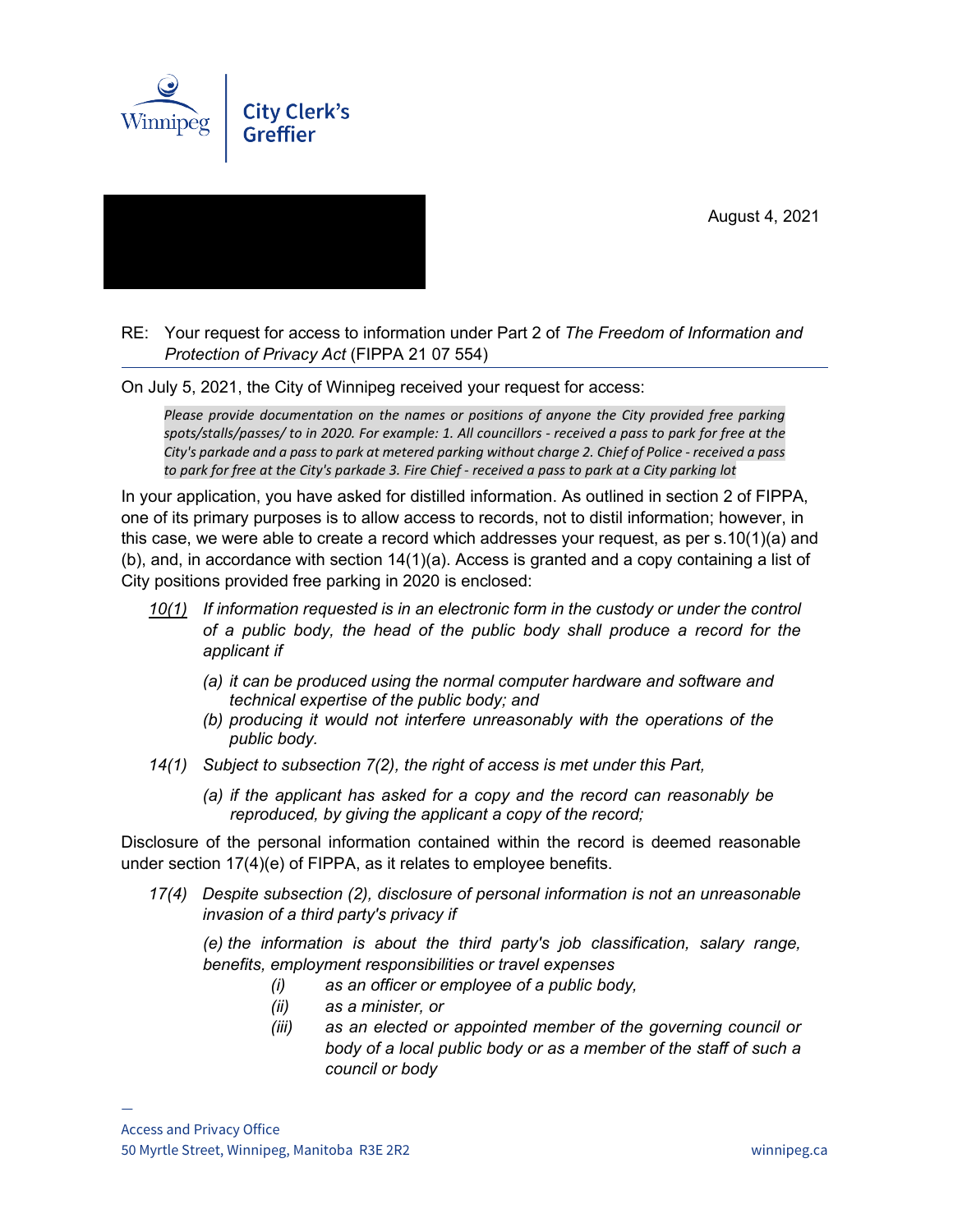The Manitoba Ombudsman's free online brochure, titled "Tips for making a FIPPA request," provides useful information, which can help you structure any future FIPPA requests.

Section 59(1) of the Act provides the option to make a complaint within 60 days from the receipt of this letter on the prescribed form to the Manitoba Ombudsman located at 750-500 Portage Avenue, Winnipeg, MB, R3C 3X1 (Telephone 204-982-9130, or toll-free in Manitoba 1-800-665- 0531).

If you have any questions, please contact me at 204-986-7509.

Sincerely,

Chartoleto

Chantel Fehr Access and Privacy Coordinator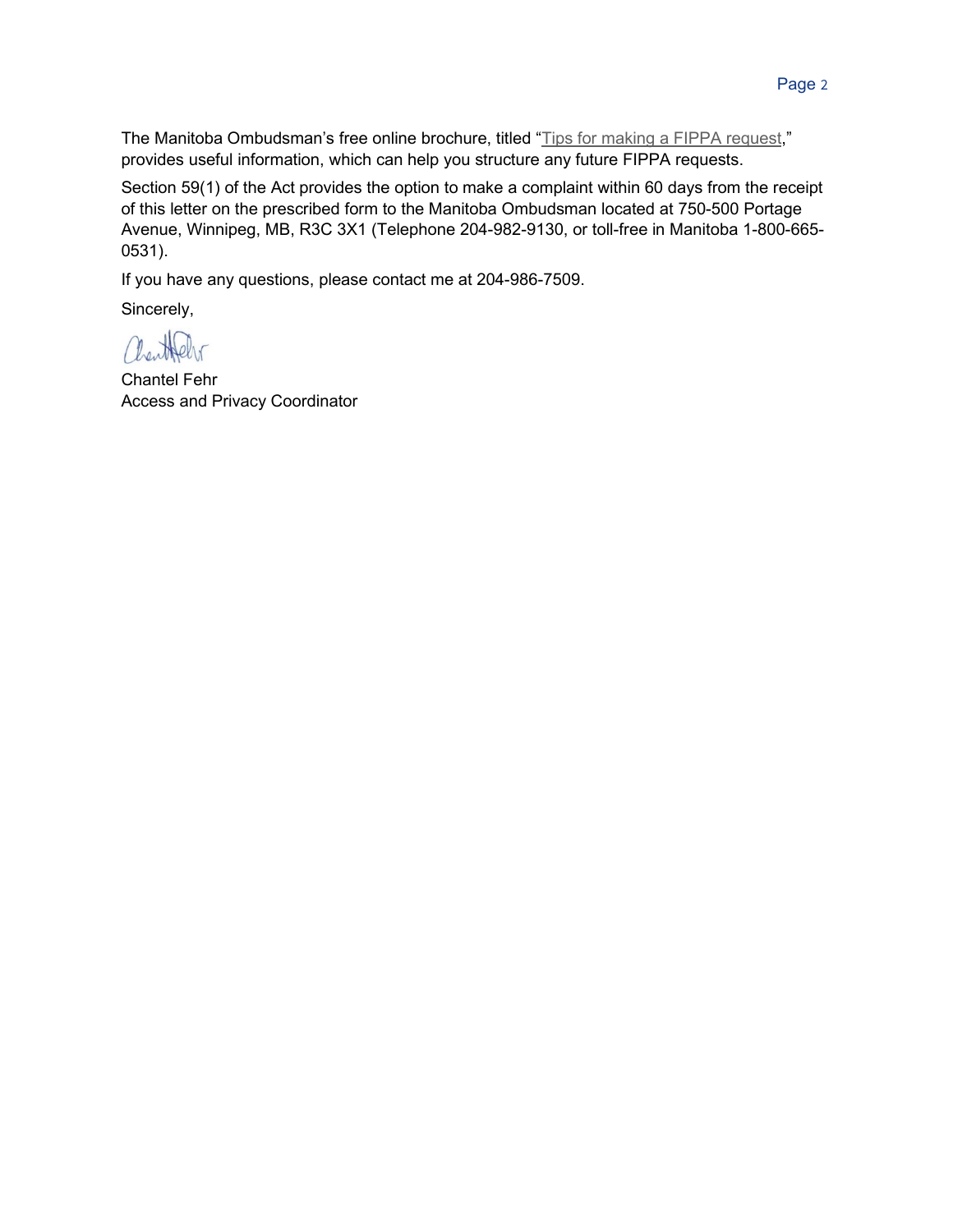## **Required employees - City reimburses monthly parking space**

## **Position**

Enforcement Services Officer Supv Treatment Plant Analyst Portfolio Mgmt Supervisor Maintenance Water Mgr Human Resources Manager AMO Coordinator Equipment Supv Centralized Services Officer Zoning Field I/T Admn Technical Services Engineer Field Svce Oper Enforcement Services Officer Supv Streets Mtce Director, Assets & Proj Mgmt Servicer Bldg Mgr Finance & Admin Technologist Grade 3 Foreman Grade 3 Techn Gr 3 Worker Comm Development 1 Project Manager Techn Gr 2 Nurse Occ Health Manager Major Projects Foreman Grade 3 Engineer Wastewater Recreation Service Coordinator Techn Gr 3 Supervisor Maintenance Water Supervisor Maintenance Water Supv Streets Mtce Supv Streets Mtce Manager Customer Serv Worker Social 3 Consultant Occ Hygiene Mgr Parks & Open Space Mgr Engineering Officer Corporate Safety Admn Housing Con Prm & Ext Bld Supervisor Maintenance Water Equip Operator & Trades Inst Officer Comm Cent &Contra Supv Comm Centre Mtce Supv Ug Struc & Microfilm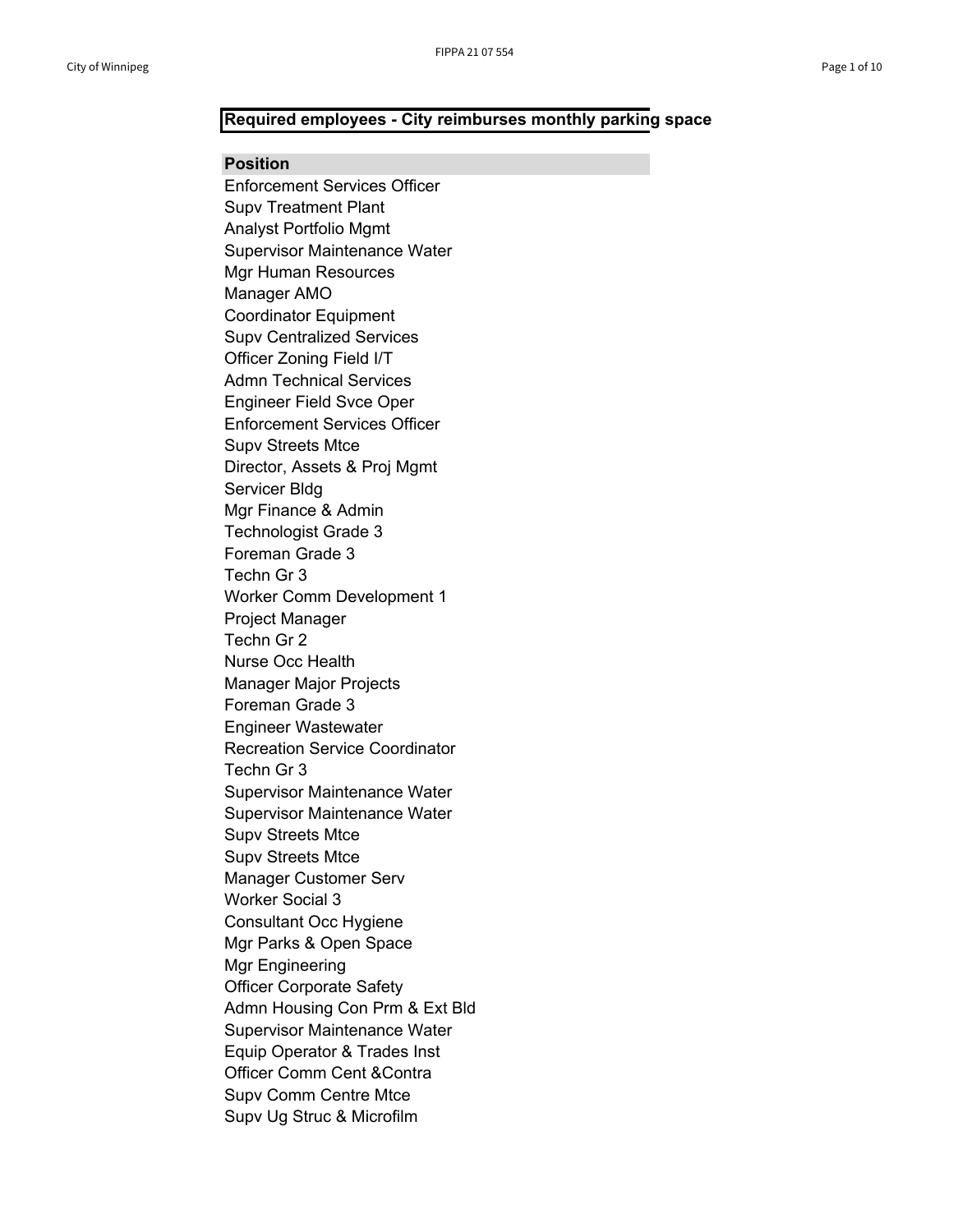Coord Equipment/Training Supv Urban Forestry & DED Servicer Bldg Gr 2 Foreman Grade 1 Commerical Inspections Admin Supt Parks Services Supv Analytical Services Coordinator By-Law Operations Technologist - Electronic Analyst Programmer 2 Building Systems Technologist Officer Zoning Field Techn Gr 3 Officer Revenue Foreman Manager AMO Techn Gr 3 Techn Recreation E Mgr Equip & Material Serv Recreation Service Coordinator City Naturalist Development Planning Officer Director Water & Waste Op Planner Chief Project Manager Director Transit Supv Operations Local Wastewater Supervisor Foreman Parking Meter Officer Safety Mgr Environmental Standards Instructor Field Mgr Plant & Equipment Officer Zoning Field Supv Treatment Plant Supervisor Maintenance Water Director Property & Dev Mgr Municipal Accommodations Park Services Administrator Techn Gr 1 Supt Insect Control Recreation Service Coordinator General Mgr-SOA Golf Services Mgr Finance & Admin Director Community Servic Officer Facilities Prog Safety Technician I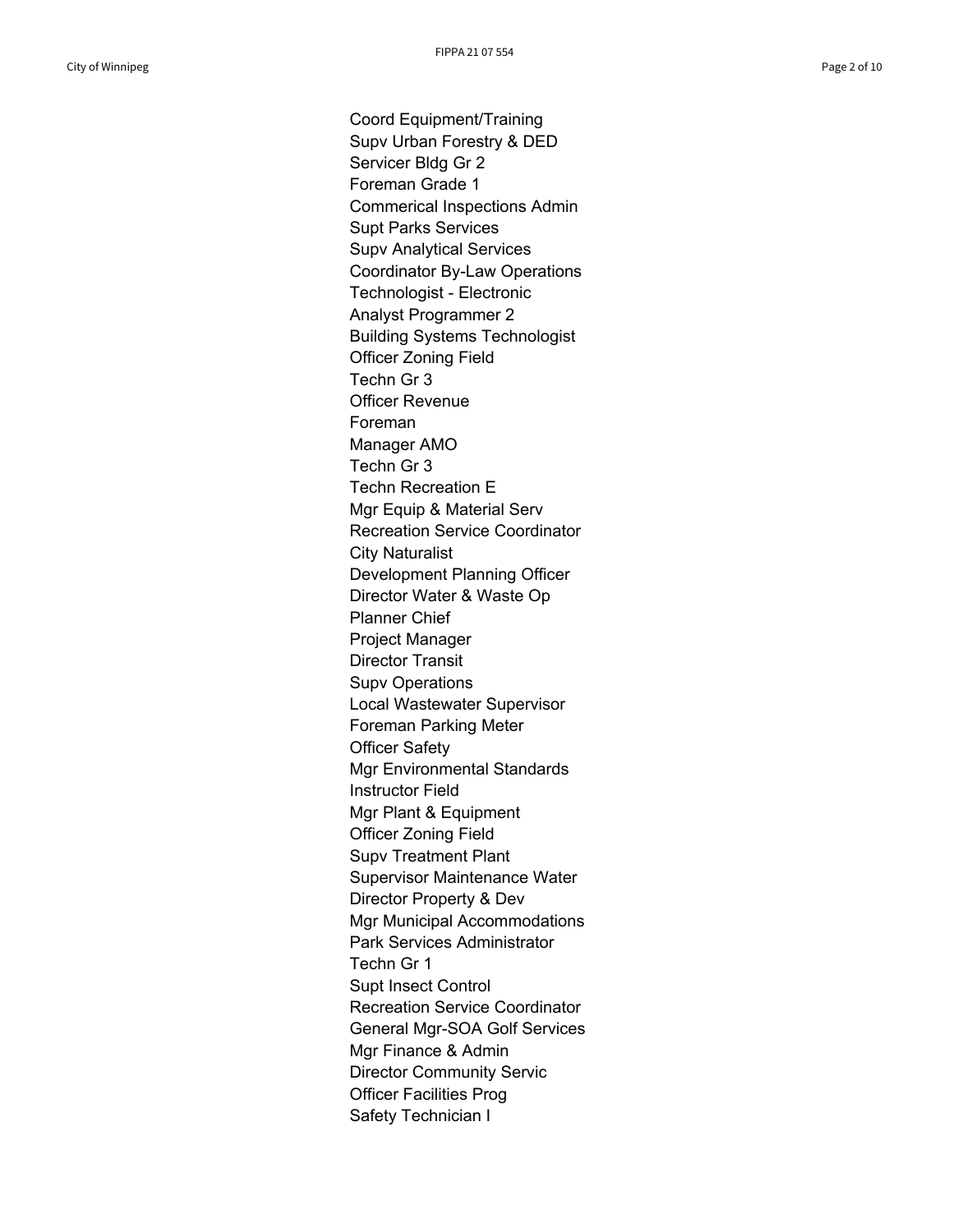Techn Recreation E Supv Treatment Plant Project Coordinator Techn Gr 3 Techn Recreation E Admn Coordinator Officer Zoning Field Supt Local Services Deputy Chief Admin Officer Foreman Grade 3 Community Resource Coordinator Supervisor Shift Emerg Servs Supv Eng Info & Tech Services Supt Vehicle Maintenance Foreman Grade 3 Mgr Land Devt Geomatics Info Manager AMO Techn Gr 3 Instructor Swimming Chief Asst Chief Housing Inspector Techn Gr 3 Mgr Engineering Engineer Capital Estimate Techn Recreation E Foreman Mtce and Construction Techn Recreation E Technologist Grade 3 Techn Recreation E Officer Zoning Field Officer Corporate Safety Techn Gr 3 Supt Parks Services Supt Vehicle Overhaul Planner Accommodations Sr Transportation Master Plan Lea Electrical Designer Officer Safety SupvTraffic Signals Operations Recreation Service Coordinator Techn Gr 1 Pool Supervisor Safety Technician II Supt Parks Services Officer Project Technologist Grade 3 City Assessor Technologist - Sr Electronic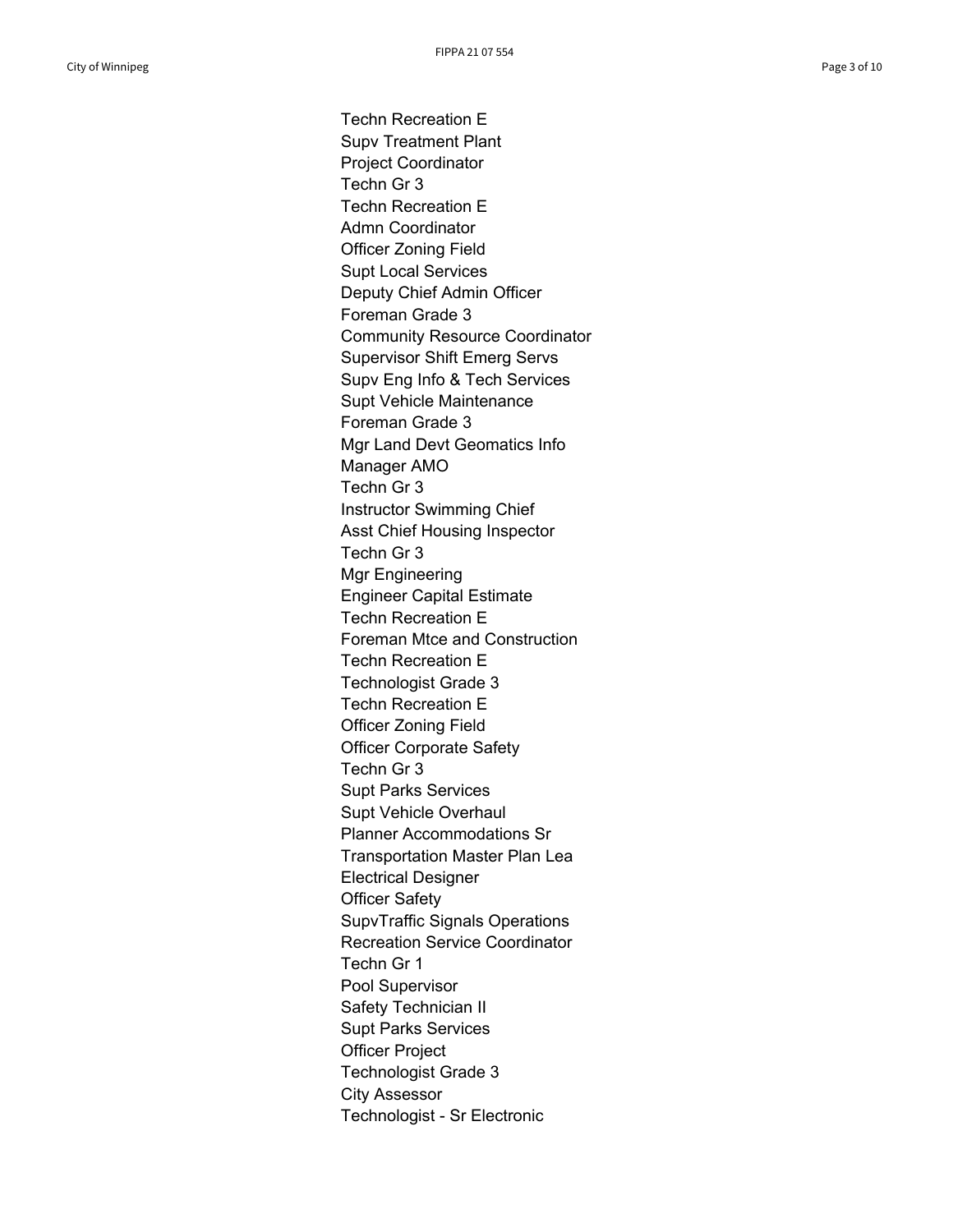Maintenance Coordinator Mgr. Comm Construction Permits Foreman Mtce and Construction Technologist - Sr Electronic Techn Recreation E Techn Gr 1 Technologist Grade 2 Project Manager Worker Comm Development 1 Inspector, Building Techn Gr 2 Supt Bldg Operations Officer Bylaw Enforcement Mgr Finance & Admn-Grade 7 Coord Communications Analyst Pavement Mgmt Officer Projects 1 Technologist Grade 3 Recreation Service Coordinator Mgr Facilities & Operations Planner Trans Systems City Forester Officer Project Inspector Chief Housing Nurse Occ Health Technologist - Electronic Local Wastewater Supervisor Pavement Estimates Officer Coord Project Techn Gr 1 Techn Recreation E Water Treatment Opers Engineer Manager Water Services Data Scientist Mgr Info Systems Foreman Mtce and Construction Officer Project Mgr Transportation Plan Electrician General Instructor Field Engineer Sr Project Officer Bylaw Enforcement Techn Gr 2 Techn Gr 3 Safety Technician II Mgr Wastewater Services Supt Parks Services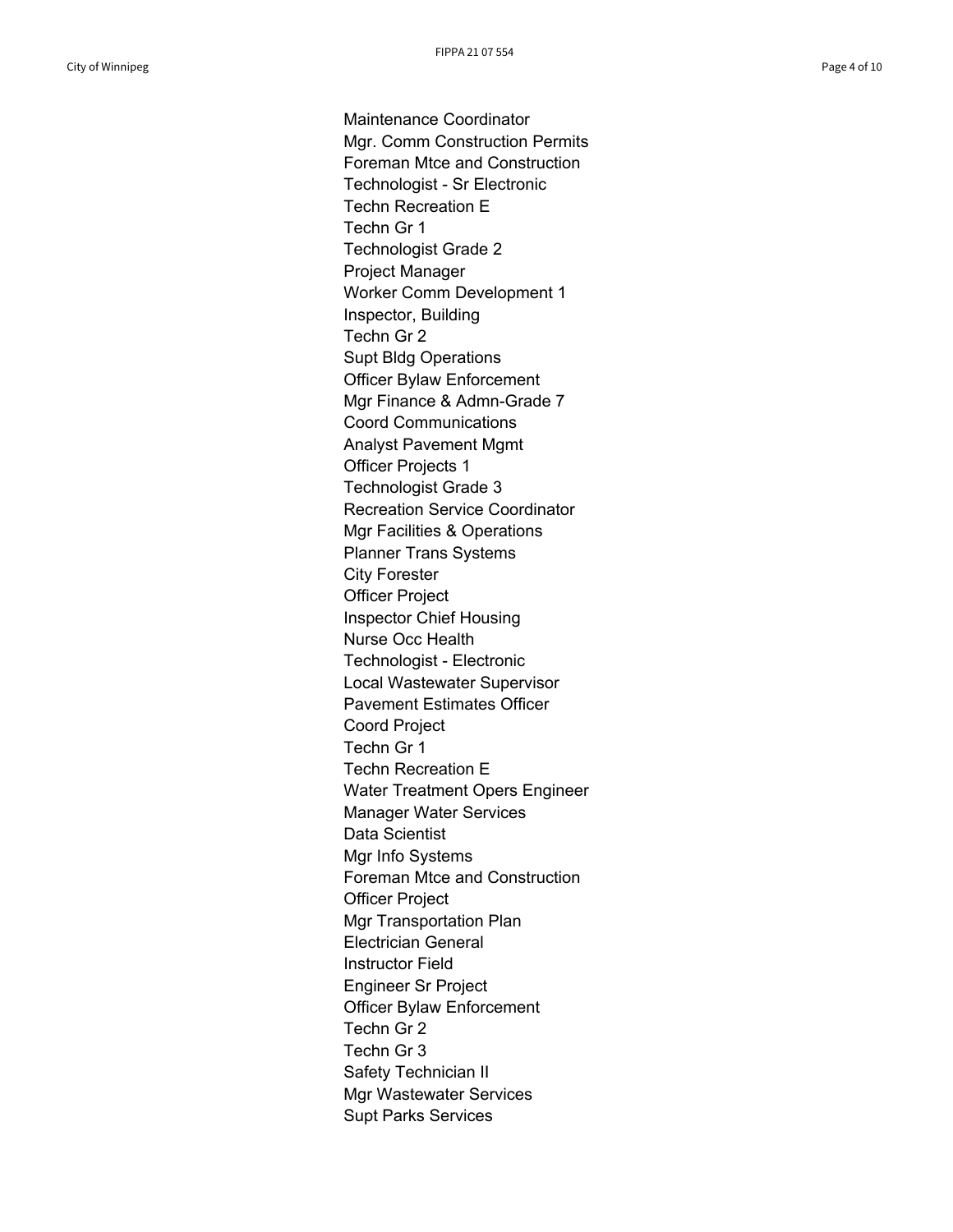Nurse Occ Health Technologist Grade 3 Supervisor of Work Management Supt Arenas Pools&Energy Mgmt Mgr Finance & Admin Supv Building Systems Serv Officer Project Techn Gr 1 Work Management Technician Techn Gr 1 Techn Gr 1 General Mgr-SOA Parking Servic Officer Projects 1 Project Coordinator Engineer Bridge Plan & Op Mgr, Project Delivery Office Work Management Technician Coord Ed - Nature Parks Analyst Traffic Technologist Grade 3 Safety Technician II **Constable** Techn Recreation D Mgr Regulation & Compliance Coord Business Enforce Process Asset Strategic Invest Planner Supv Training Operational Systems Br Head Human Resource Consultant Technologist Grade 3 Techn Recreation E Officer Bylaw Enforcement Mgr Finance & Admn-Grade 7 Electrician General Techn Recreation E Supv Mtce Elec/Instrument Worker Comm Development 1 Security/Emergency Mgmt Coord General Mgr-SOA Animal Serv Supv Training Maintenance Coordinator Coord Corp Safety & Occ Hygien Mgr Streets Maintenance Technologist Grade 2 Supv Regional Wastewater Supt Wastewater Collection Asset Management Engineer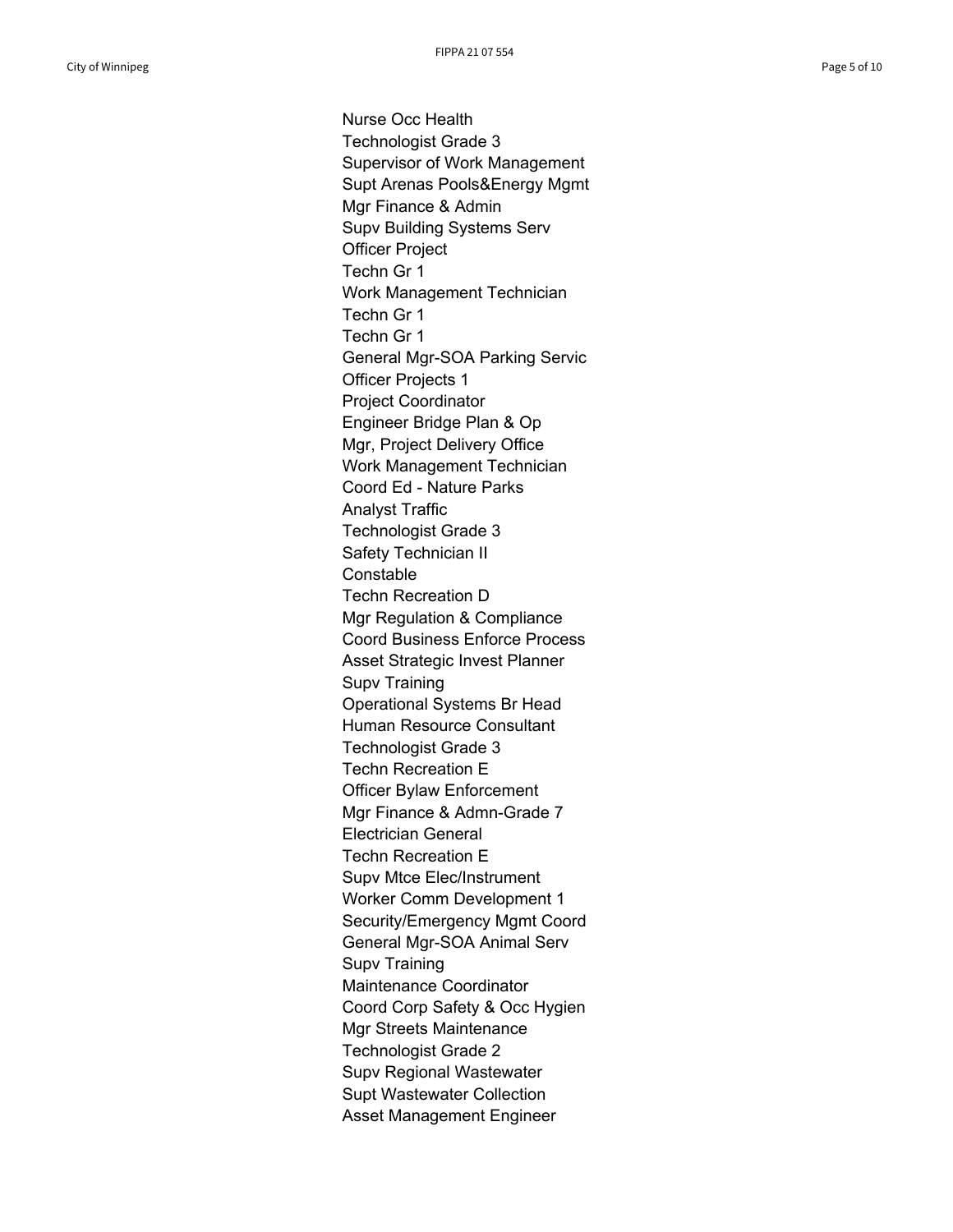Equip Operator & Trades Inst Officer Bylaw Enforcement Electrician General Supv Building Services Return to Work Coordinator Enforcement Services Officer Director Public Works Manager of Communications Technologist Grade 2 Supv Operations Health Resource Coordinator Human Resource Consultant Techn Recreation D Techn Recreation C Technologist - Electronic Mgr Corporate Risk Building Systems Technician Technologist - Sr Electronic Officer Bylaw Enforcement Planner Accommodations Sr Servicer Bldg Gr 2 Riverbank Management Engineer Mgr Human Resources Technologist Grade 3 Officer Project Engineer Sr Bridge Constr Techn Gr 2 Project Manager Coord Project Techn Gr 3 Technologist Grade 2 Officer Bylaw Enforcement Techn Recreation D Supv Bldg Maintenance Services Building Systems Technologist Servicer Bldg Gr 2 Supt Traffic Services Manager Recreation Services Engineer Sr Project Officer Bylaw Enforcement Enforcement Services Officer Coord Admn - Parking Manager AMO Streets Projects Engineer Engineer Traffic Management Mgr Human Resources Human Resource Consultant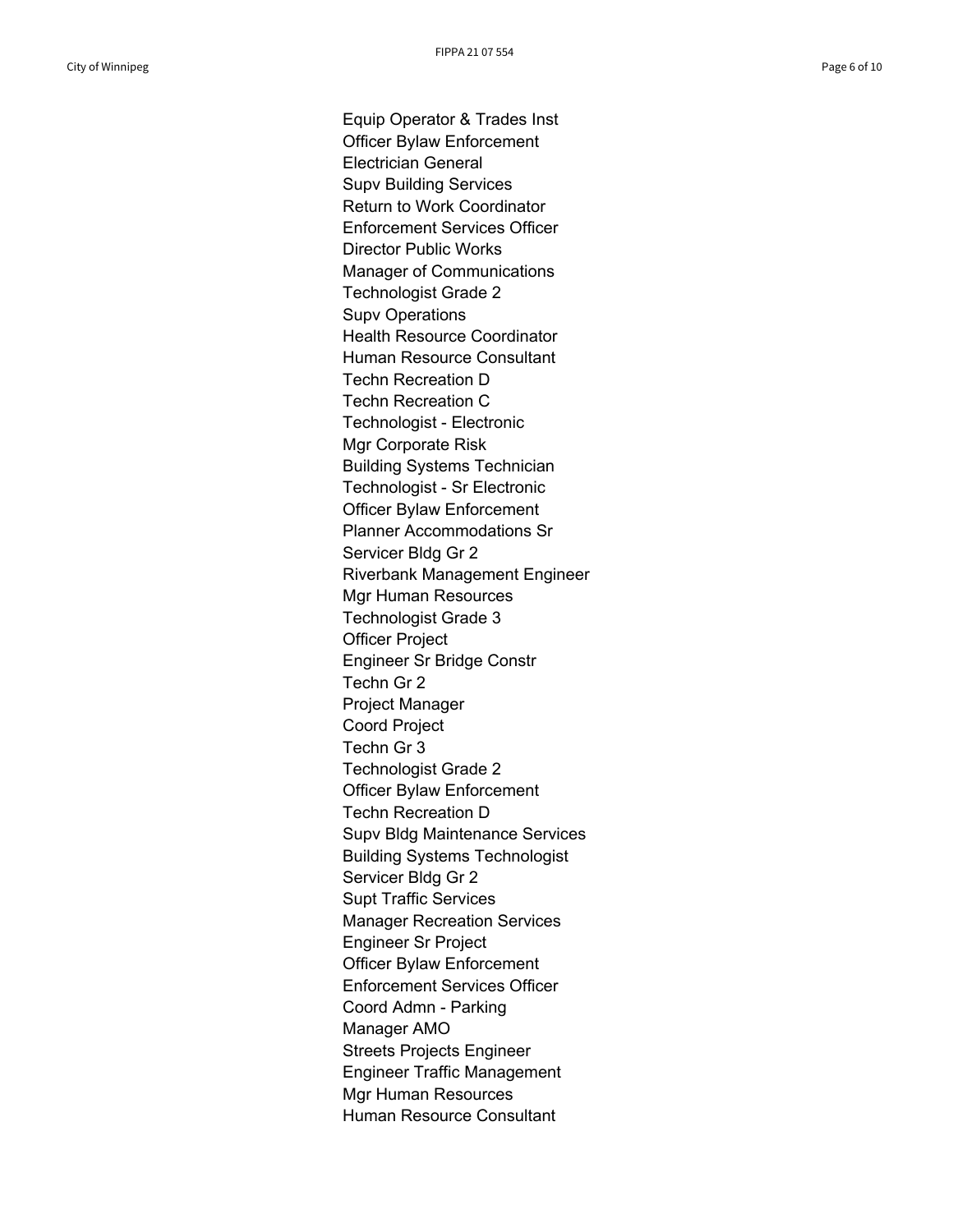Mgr Transportation Plan Engineer Civil/Structural Engineer Support Services Supv Project Services Officer Project Techn Gr 1 Signals Timing Engineer Technologist Grade 1 Engineer Trans Lighting System Building Systems Technologist Mgr Human Resources Officer Safety Building Systems Technologist Admn Coordinator Engineer Sr Tran Fac Plan Streets Projects Engineer Engineer Supt Planning & Portfolio Mgmt Mgr Development & Inspections Coord Project Mgr Info Systems Engineer Sr Bridge Constr Supv Traffic Signals Systems Human Resource Consultant Human Resource Consultant Storekeeper 2-CUPE Analyst Network Systems Engineer Bridge Mtce Engineer Traffic Studies Signals Timing Engineer Safety Technician I Labour Relations Officer Techn Gr 1 Mechanic Heating Insp Sr Cross Conn/BFP Supv Transportation Mgt Centre Project Coordinator Building Systems Technician Officer Safety Asset Strategic Invest Planner Engineer Sr Bridge Constr Sr Active Transportation Plann Officer Bylaw Enforcement Supv Urban Forestry Tech Svcs Transportation Planning Enginr Techn Gr 1 Supv Comm Centre Mtce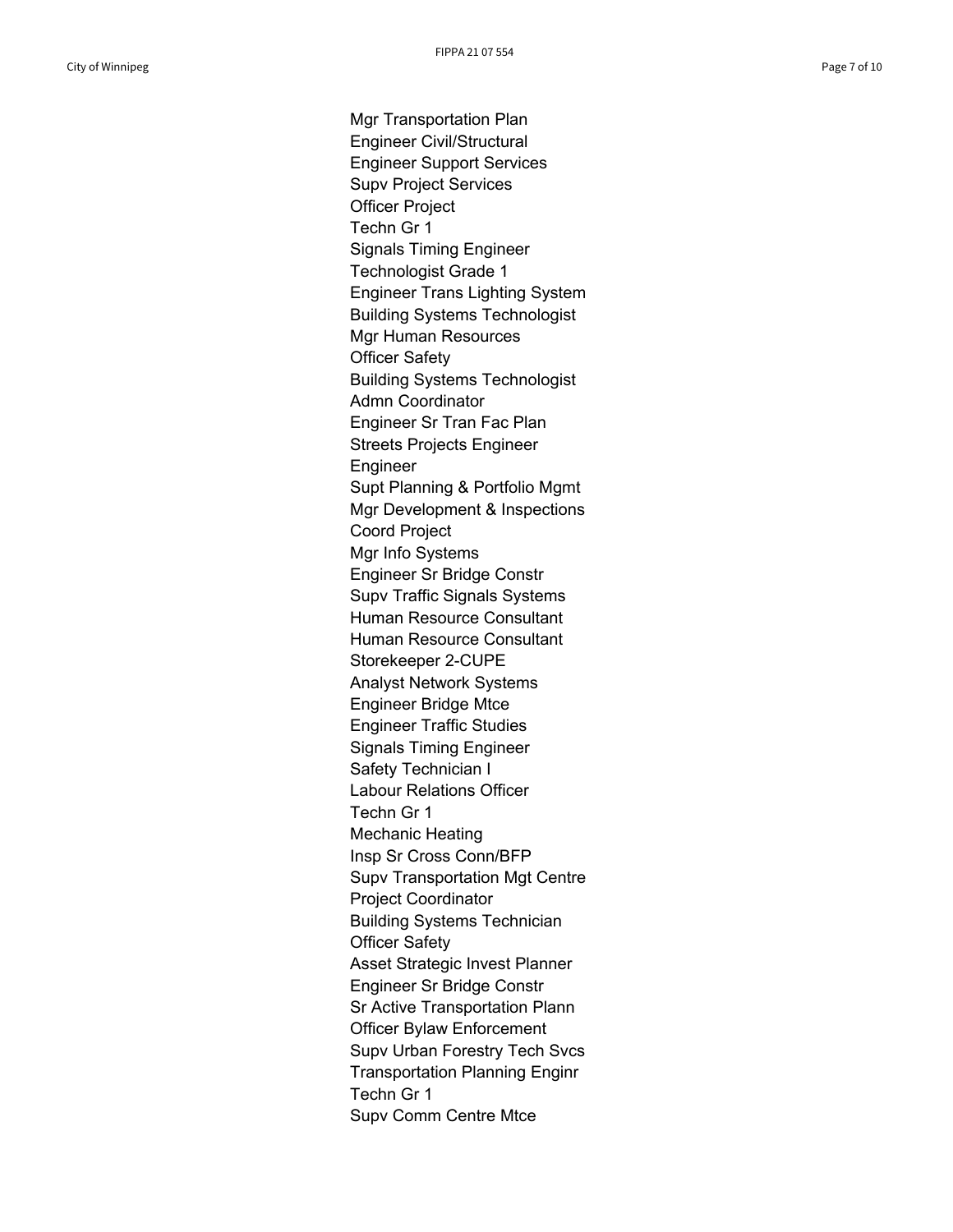Supv Training Return to Work Coordinator Signals Stds & Contracts Spec. Clerk Senior-CUPE Worker Social 3 Engineer Research & Stand Executive Dir Police Board Traffic Signals Design Enginee Techn Gr 1 Golf Courses Operations Coord Data Scientist Engineer Comm Traffic Director Human Resources Engineer Sr Tran Fac Plan Officer Bylaw Enforcement Oper Network 2 Oper Network 2 Specialist Relocation Coord Communications Safety Technician II Human Resource Consultant Signals Timing Engineer Mgr Solid Waste Officer Bylaw Enforcement Officer Bylaw Enforcement Safety Technician I Mgr Human Resources Mgr Human Resources Signals Timing Engineer Senior HR Consultant Supt Parks Services Senior HR Consultant **Architect** Human Resource Consultant Livable Streets Specialist Community Resource Coordinator Streets Projects Engineer Streets Projects Engineer Building Systems Technician Senior HR Consultant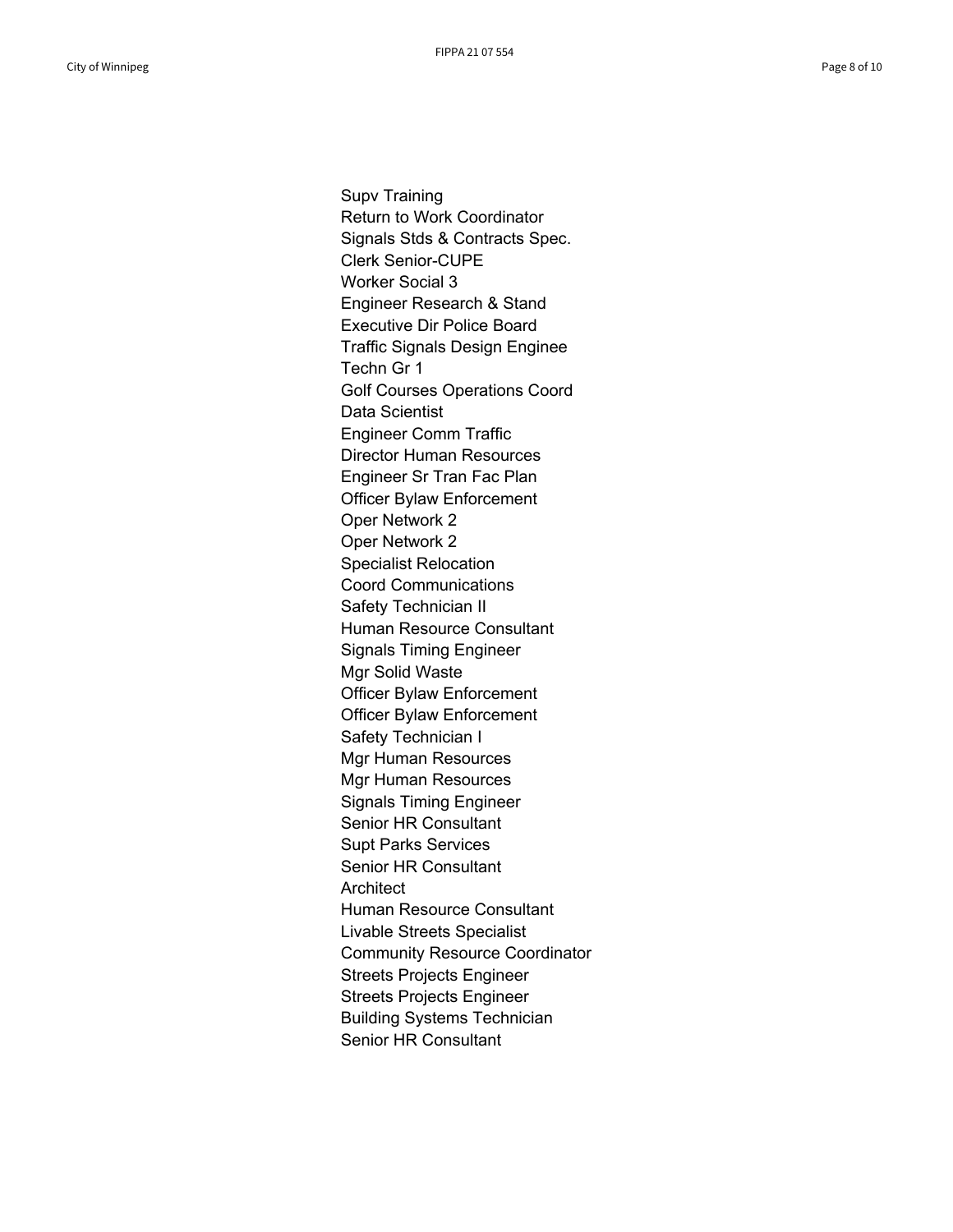## **Officers and employees - City pays for monthly parking**

## **Position**

Councillor - Chair Councillor - Chair Councillor - Speaker **Councillor Councillor** Councillor - Chair Deputy Mayor Councillor - Chair Councillor - Chair **Councillor Councillor** Councillor - Chair **Councillor** City Clerk Director Water & Waste Officer Sr Fire Prevention Director Fire Prevention Officer Sr Fire Prevention Staff Psychologist Director Public Works Senior Policy Analyst Director of Policy & Strategic Initiatives Senior Policy Analyst Mayor Mgr Operations & Community Engagement Chief of Staff Policy Analyst Executive Assistant

Digital Communications Officer

Executive Assistant

Interim Chief Administrative Officer

Sr Manager Bus Tech Serv

Business Manager Connectivity

Director Legal Services

Deputy Chief Admin Officer

Coord Child/Youth Strategy

Chief Operating Officer

Indigenous Proj & Init Coord

Manager of Indigenous Relations

Worker Community Development